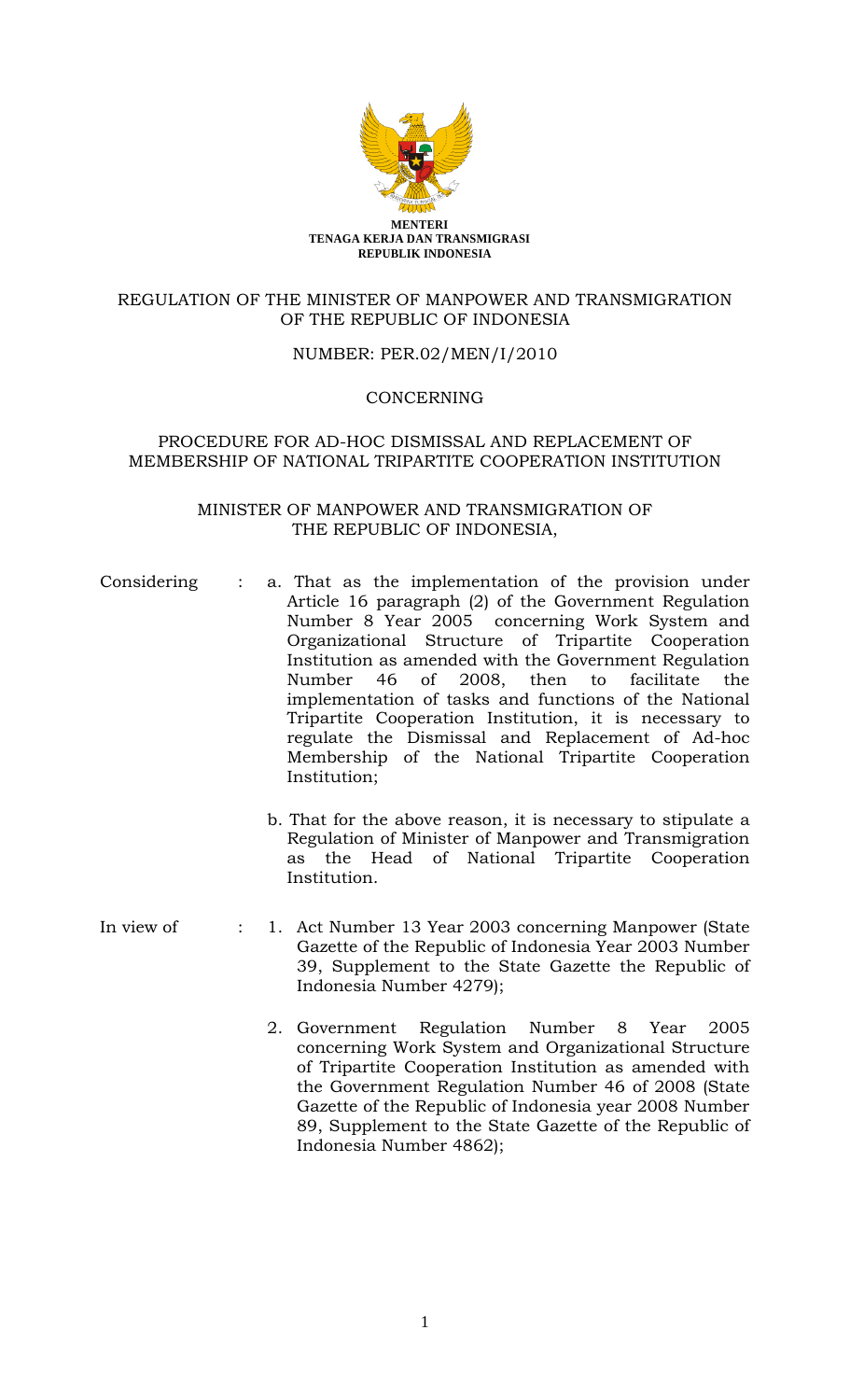|           |  | 3. Presidential Regulation of the Republic of Indonesia<br>Number 37/M Year 2009 concerning the Appointment<br>of the Membership of the National Tripartite<br>Cooperation Institution for the period of 2009-2011. |
|-----------|--|---------------------------------------------------------------------------------------------------------------------------------------------------------------------------------------------------------------------|
|           |  | 4. Presidential Regulation number 84/P Year 2009.                                                                                                                                                                   |
|           |  | 5. Decision of the Minister of Manpower and<br>Transmigration of the Republic of Indonesia Number<br>PER.355/MEN/X/2009 concerning Work System of the<br>National Tripartite Cooperation Institution.               |
| Observing |  | : 1. the gist of thoughts of the working committee of the<br>National Tripartite Cooperation Institution dated 15<br>December and 23 December 2009;                                                                 |
|           |  | 2. The result of the plenary hearing of the National<br>Tripartite Cooperation Institution dated 16 December<br>and 30 December 2009.                                                                               |
| DECIDING: |  |                                                                                                                                                                                                                     |

To Stipulate : THE REGULATION OF THE MINISTER OF MANPOWER AND TRANSMIGRATION OF THE REPUBLIC OF INDONESIA CONCERNING THE PROCEDURE FOR AD-HOC DISMISSAL AND REPLACEMENT OF MEMBERSHIP OF NATIONAL TRIPARTITE COOPERATION INSTITUTION .

### CHAPTER I GENERAL PROVISION

# ARTICLE 1

Under this Ministerial Decision, the following definitions shall apply:

- 1. National Tripartite Cooperation Institution is a communication, consultation and discussion forum concerning employment matters whose members consist of Government, employers' organization, workers' union/labour union elements at the national level.
- 2. Adhoc Dismissal is the termination of someone's membership from the membership of the National Tripartite Cooperation Institution before the expiration of his/her period.
- 3. Adhoc Replacement is the appointment of member of the National Tripartite Cooperation Institution to replace someone's membership who has dismissed before the expiration of his/her period.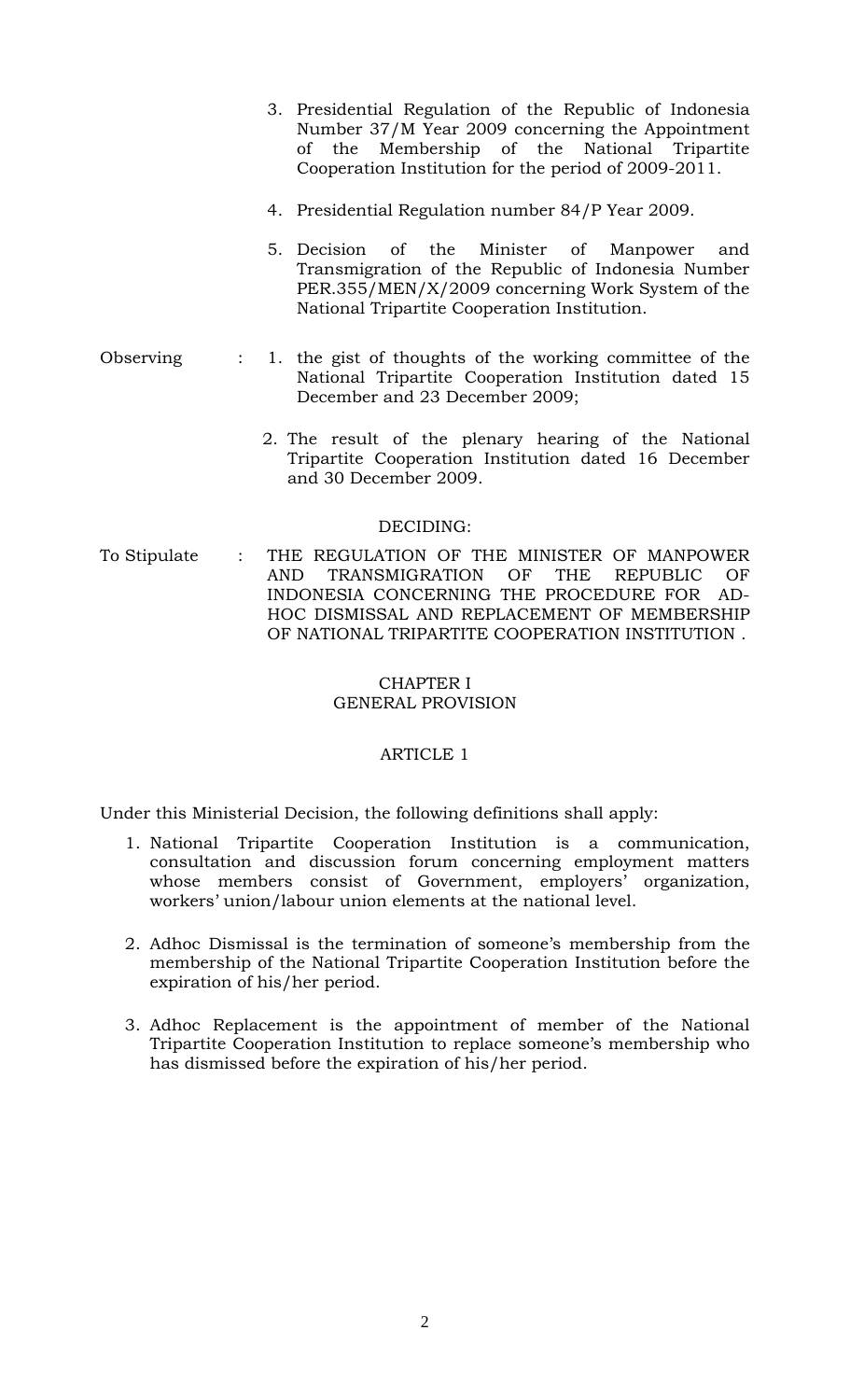# CHAPTER II ADHOC DISMISSAL AND REPLACEMENT ARTICLE 2

The member of National Tripartite Cooperation Institution shall be appointed and dismissed by the President based on the recommendation from the Minister of Manpower and Transmigration.

## ARTICLE 3

- (1) The office period of the member of the National Tripartite Cooperation Institution shall be for 3 (three) years as mentioned in the Government Regulation Number 8 Year 2005.
- (2) The member of national Tripartite Cooperation Institution could be dismissed and replaced before the expiration of his/her membership.

### ARTICLE 4

- (1) The member of National Tripartite cooperation Institution shall be dismissed from the membership due to:
	- a. Not fulfilled the requirements as meant in Article 12 of the Government Regulation Number 46 year 2008;
	- b. Died;
	- c. Resign;
	- d. Mental and physical illness, that cause she/he is not able to perform the duties;
	- e. Ignoring or not performing his/her duties;
	- f. Declare guilty because committing criminal action based on the final court decision.
- (2) The dismissed member as meant in paragraph (1), his/her dismissal shall be proposed at the same time with his/her replacement in writing by the institution/organization that proposed him/her to the Head of National Tripartite Cooperation Institution with copy to the Secretary of the National Tripartite Cooperation Institution together with the reason of the dismissal and its evidences.
- (3) The proposal for the dismissal and replacement as meant in paragraph (2) shall be discussed in the meeting of the Working Committee of the National Tripartite Cooperation Institution and shall be filed to the Plenary Hearing of the National Tripartite Cooperation Institution.
- (4) The result of the Plenary Hearing of the National Tripartite Cooperation Institution shall be followed up by the Minister of Manpower and Transmigration as the Head of the National Tripartite Cooperation Institution by proposing the dismissal and replacement to the President.